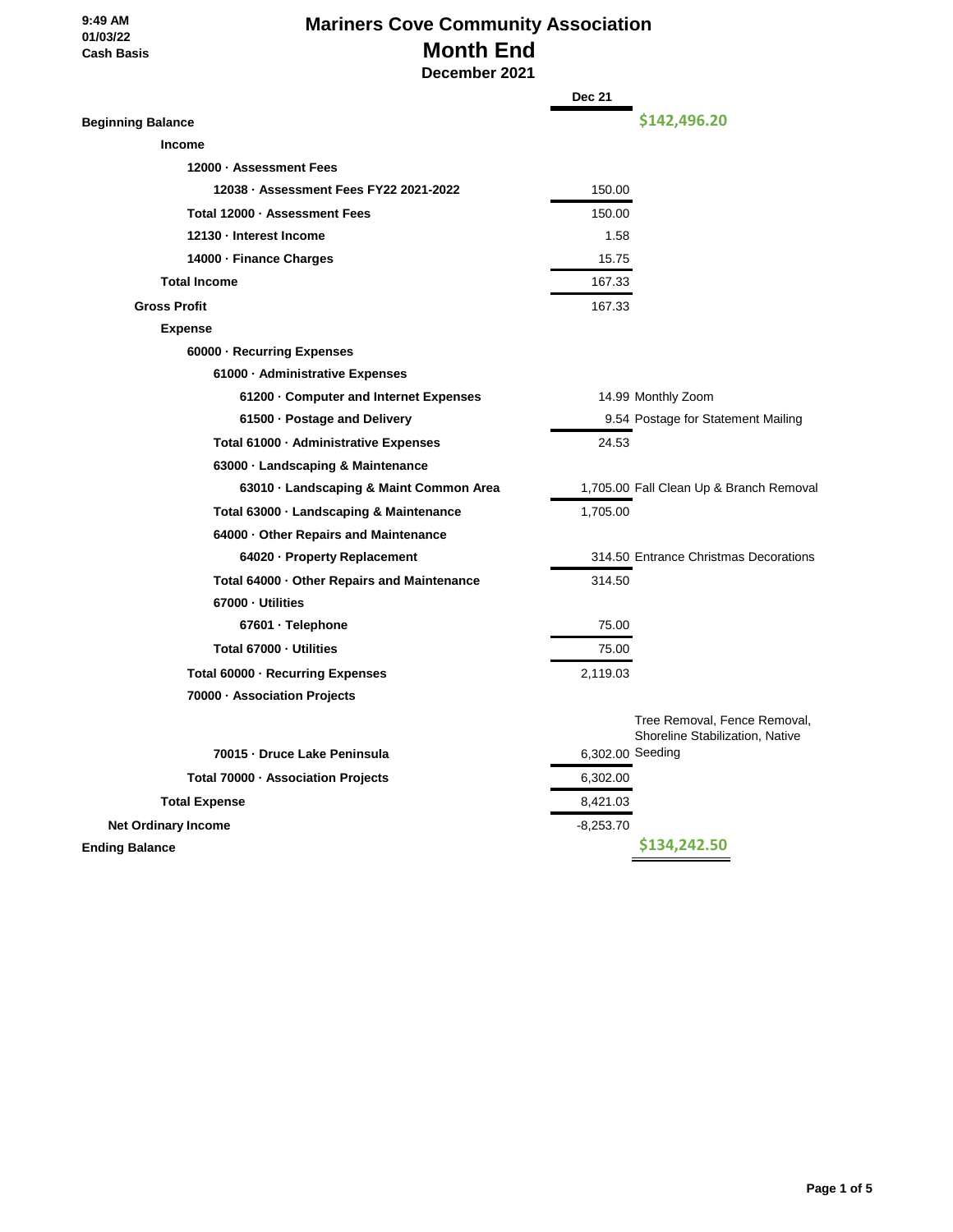#### **9:49 AM 01/03/22 Cash Basis**

# **Mariners Cove Community Association Month End**

 **December 2021**

|                                                           | <b>Dec 21</b> |
|-----------------------------------------------------------|---------------|
|                                                           |               |
| <b>Operating Fund</b>                                     |               |
| <b>Beginning Balance</b>                                  | 48,930.40     |
| <b>Deposits</b>                                           | 165.75        |
| <b>Payments</b>                                           | 8,421.03      |
| <b>Transfers</b>                                          | 6,302.00      |
| <b>Ending Balance</b>                                     | 46,977.12     |
| <b>Reserve Fund</b>                                       |               |
| <b>Beginning Balance</b>                                  | 91,347.52     |
| <b>Deposits</b>                                           | 0.00          |
| Withdrawals                                               | 0.00          |
| <b>Interest</b>                                           | 1.54          |
| <b>Transfers</b>                                          | 6,302.00      |
| <b>Ending Balance</b>                                     | 85,047.06     |
| <b>Boat Key Deposits</b>                                  |               |
|                                                           | 2,218.28      |
| <b>Beginning Balance</b><br><b>Deposits</b>               | 0.00          |
| Withdrawals                                               | 0.00          |
| <b>Interest</b>                                           | 0.04          |
| <b>Ending Balance</b>                                     | 2,218.32      |
|                                                           |               |
|                                                           |               |
| <b>Current Checking/Savings</b><br>11100 · Operating Fund | 46,977.12     |
| 11110 · Boat Key Deposits                                 | 2,218.32      |
| 11130 - Reserve Fund                                      | 85,047.06     |
|                                                           | 134,242.50    |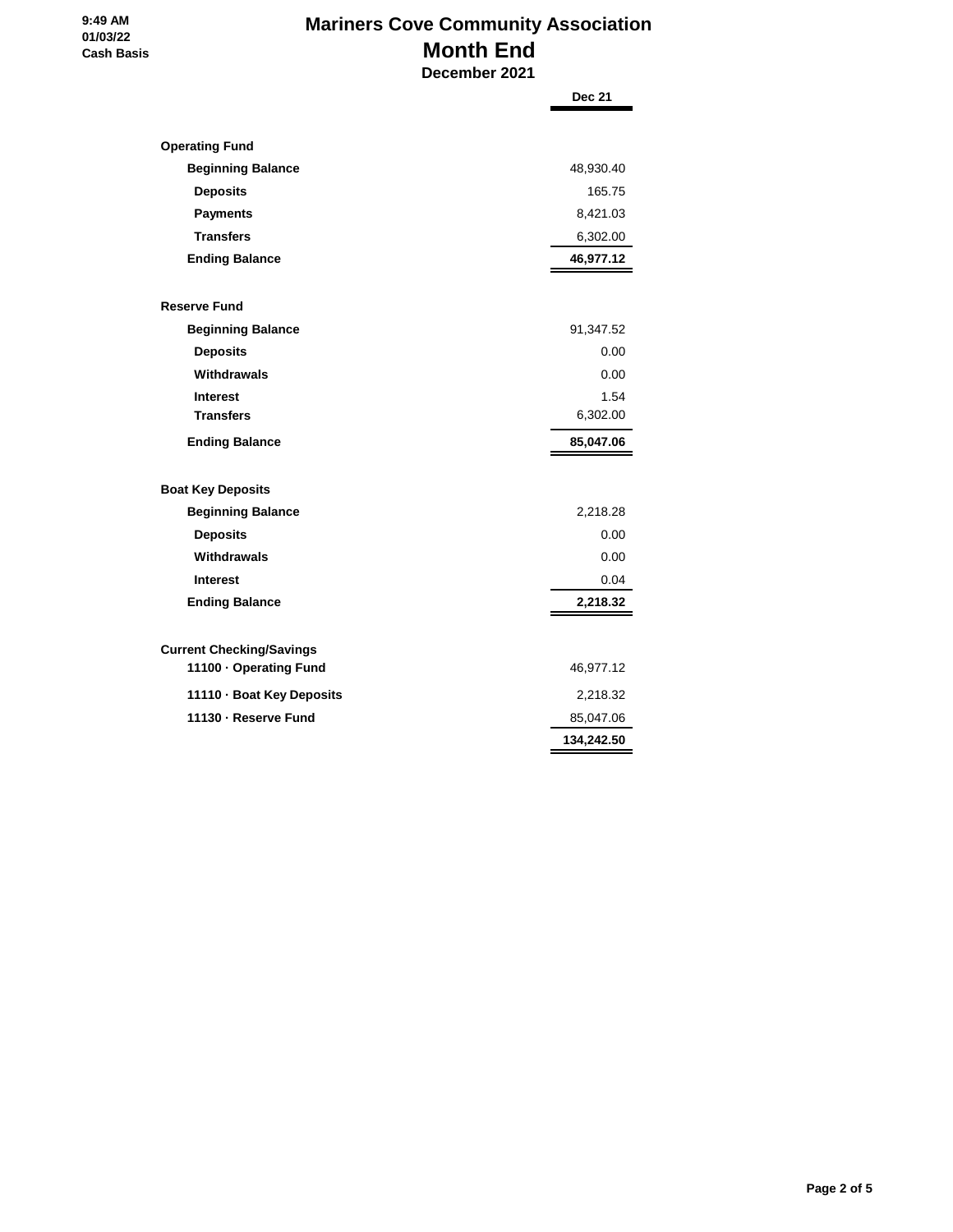**10:09 AM January 3, 2022 Cash Basis**

### **Mariners Cove Community Association Profit & Loss Budget vs. Actual**

 **July 2021 through June 2022**

|                                        | Jul '21 - Jun 22 | <b>Budget</b> | \$ Over Budget | % of Budget | Remaining<br><b>Budget</b> | Projected<br>Remaining |
|----------------------------------------|------------------|---------------|----------------|-------------|----------------------------|------------------------|
| <b>Ordinary Income/Expense</b>         |                  |               |                |             |                            |                        |
| <b>Income</b>                          |                  |               |                |             |                            |                        |
| 12000 - Assessment Fees                |                  |               |                |             |                            |                        |
| 12036 - Assessment Fees FY20 2019-2020 | 0.00             | 0.00          | 0.00           | $0.0\%$     |                            |                        |
| 12037 - Assessment Fees FY21 2020-2021 | 145.75           |               |                |             |                            |                        |
| 12038 - Assessment Fees FY22 2021-2022 | 49,349.50        | 50,700.00     | $-1,350.50$    | 97.34%      |                            |                        |
| Total 12000 - Assessment Fees          | 49,495.25        | 50,700.00     | $-1,204.75$    | 97.62%      |                            |                        |
| 12002 - Other Charges                  | 100.00           | 0.00          | 100.00         | 100.0%      |                            |                        |
| 12130 - Interest Income                | 10.35            | 13.87         | $-3.52$        | 74.62%      |                            |                        |
| 12155 Document fees                    | 250.00           | 250.00        | 0.00           | 100.0%      |                            |                        |
| 14000 - Finance Charges                | 171.01           | 350.00        | $-178.99$      | 48.86%      |                            |                        |
| <b>Total Income</b>                    | 50,026.61        | 51,313.87     | $-1,287.26$    | 97.49%      |                            |                        |
| <b>Gross Profit</b>                    | 50,026.61        | 51,313.87     | $-1,287.26$    | 97.49%      |                            |                        |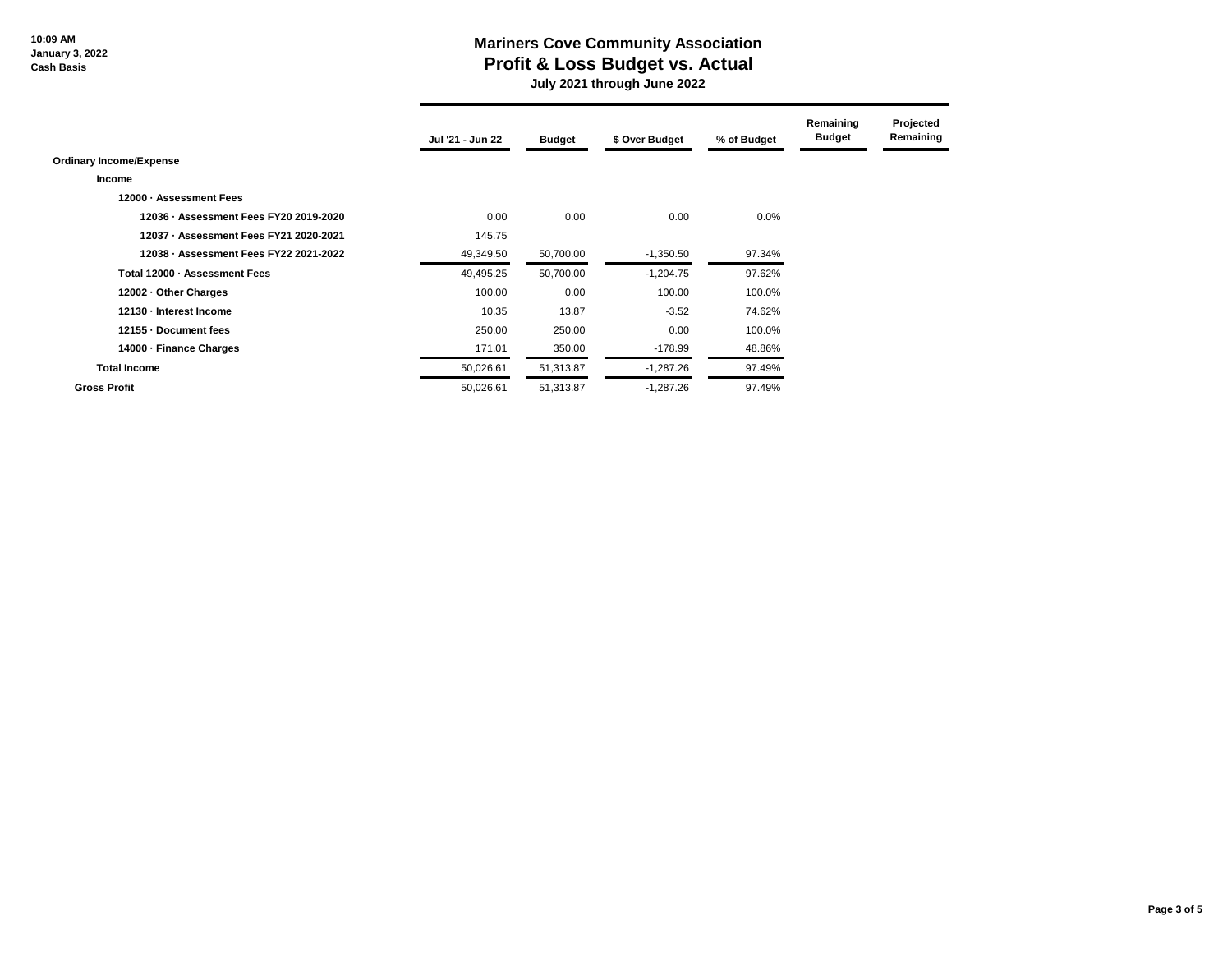### **Mariners Cove Community Association Profit & Loss Budget vs. Actual**

 **July 2021 through June 2022**

|                                             | Jul '21 - Jun 22 | <b>Budget</b> | \$ Over Budget | % of Budget | Remaining<br><b>Budget</b> | Projected<br>Remaining |                                             |
|---------------------------------------------|------------------|---------------|----------------|-------------|----------------------------|------------------------|---------------------------------------------|
| <b>Expense</b>                              |                  |               |                |             |                            |                        |                                             |
| 60000 - Recurring Expenses                  |                  |               |                |             |                            |                        |                                             |
| 61000 - Administrative Expenses             |                  |               |                |             |                            |                        |                                             |
| 61200 - Computer and Internet Expenses      | 209.94           | 320.00        | $-110.06$      | 65.61%      | 110.06                     |                        | 89.84 Zoom (6 Months)                       |
| 61300 - Miscellaneous Fees and Expense      | 0.00             | 243.00        | $-243.00$      | 0.0%        | 243.00                     |                        | 228.00 Beach License                        |
| 61400 - Office Supplies                     | 17.27            | 221.50        | $-204.23$      | 7.8%        | 204.23                     |                        |                                             |
| 61500 - Postage and Delivery                | 64.54            | 630.00        | $-565.46$      | 10.24%      | 565.46                     |                        | 2 Mailings, Monhtly<br>380.00 Statements    |
| 61510 - Printing                            | 0.00             | 550.00        | $-550.00$      | 0.0%        | 550.00                     |                        | Annual Meeting Notice,<br>870.00 Assessment |
| 61700 - Collections Expense                 | 0.00             | 0.00          | 0.00           | 0.0%        | 0.00                       |                        |                                             |
| 61800 - Insurance Expense                   | 1,785.00         | 6,110.00      | $-4,325.00$    | 29.21%      | 4,325.00                   |                        | 6,261.00 Renewal June 2022                  |
| Total 61000 - Administrative Expenses       | 2,076.75         | 8,074.50      | $-5,997.75$    | 25.72%      | 5,997.75                   | 7,828.84               |                                             |
| 62000 - Events and Activities               |                  |               |                |             |                            |                        |                                             |
| 62001 - Community Events                    | 221.45           | 750.00        | $-528.55$      | 29.53%      | 528.55                     |                        |                                             |
| 62002 - NonEvent Expense                    | 0.00             | 50.00         | $-50.00$       | 0.0%        | 50.00                      |                        |                                             |
| Total 62000 - Events and Activities         | 221.45           | 800.00        | $-578.55$      | 27.68%      | 578.55                     | 0.00                   |                                             |
| 63000 - Landscaping & Maintenance           |                  |               |                |             |                            |                        |                                             |
| 63010 - Landscaping & Maint Common Area     | 10,230.00        | 16,120.00     | $-5,890.00$    | 63.46%      | 5,890.00                   |                        | 6,580.00 3 Months + 1 Clean up              |
| 63011 - Landscaping Common Area             | 0.00             | 1,000.00      | $-1,000.00$    | 0.0%        | 1,000.00                   |                        |                                             |
| 63020 - Other, Erosion, Trees etc.          | 600.00           | 3,000.00      | $-2,400.00$    | 20.0%       | 2,400.00                   |                        |                                             |
| 63040 - Animal / Pest Control               | 495.00           | 2,000.00      | $-1,505.00$    | 24.75%      | 1,505.00                   |                        |                                             |
| Total 63000 - Landscaping & Maintenance     | 11,325.00        | 22,120.00     | $-10,795.00$   | 51.2%       | 10,795.00                  | 6,580.00               |                                             |
| 64000 - Other Repairs and Maintenance       |                  |               |                |             |                            |                        |                                             |
| 64001 - Pier                                | 260.00           | 530.00        | $-270.00$      | 49.06%      | 270.00                     | 260.00 Install         |                                             |
| 64004 - Other Repair                        | 950.00           | 600.00        | 350.00         | 158.33%     | (350.00)                   |                        |                                             |
| 64020 - Property Replacement                | 967.52           | 875.00        | 92.52          | 110.57%     | (92.52)                    |                        |                                             |
| Total 64000 - Other Repairs and Maintenance | 2,177.52         | 2,005.00      | 172.52         | 108.6%      | (172.52)                   | 260.00                 |                                             |
| 67000 - Utilities                           |                  |               |                |             |                            |                        |                                             |
| 67601 · Telephone                           | 450.00           | 900.00        | $-450.00$      | 50.0%       | 450.00                     |                        | 450.00 6 Months                             |
| 67602 Electric                              | 158.80           | 321.95        | $-163.15$      | 49.32%      | 163.15                     |                        | 173.00 7 Months                             |
| 67620 - Sanitation                          | 569.80           | 1,039.99      | $-470.19$      | 54.79%      | 470.19                     |                        | 508.00 3 Months + Set up                    |
| 67625 · Trash removal                       | 215.00           | 323.60        | $-108.60$      | 66.44%      | 108.60                     |                        | 110.00 4 Months                             |
| Total 67000 - Utilities                     | 1,393.60         | 2,585.54      | $-1,191.94$    | 53.9%       | 1,191.94                   | 1,241.00               |                                             |
| 68000 - Miscellaneous Expense               |                  |               |                |             |                            |                        |                                             |
| 68900 - Reserve Funding                     | 0.00             | 15,728.82     | $-15,728.82$   | 0.0%        | 15,728.82                  |                        | 15,728.82 June 2022 Transfer                |
| Total 68000 - Miscellaneous Expense         | 0.00             | 15,728.82     | $-15,728.82$   | 0.0%        | 15,728.82                  | 15,728.82              |                                             |
| Total 60000 - Recurring Expenses            | 17.194.32        | 51,313.86     | $-34, 119.54$  | 33.51%      | $-34,119.88$               | 31,638.66              |                                             |